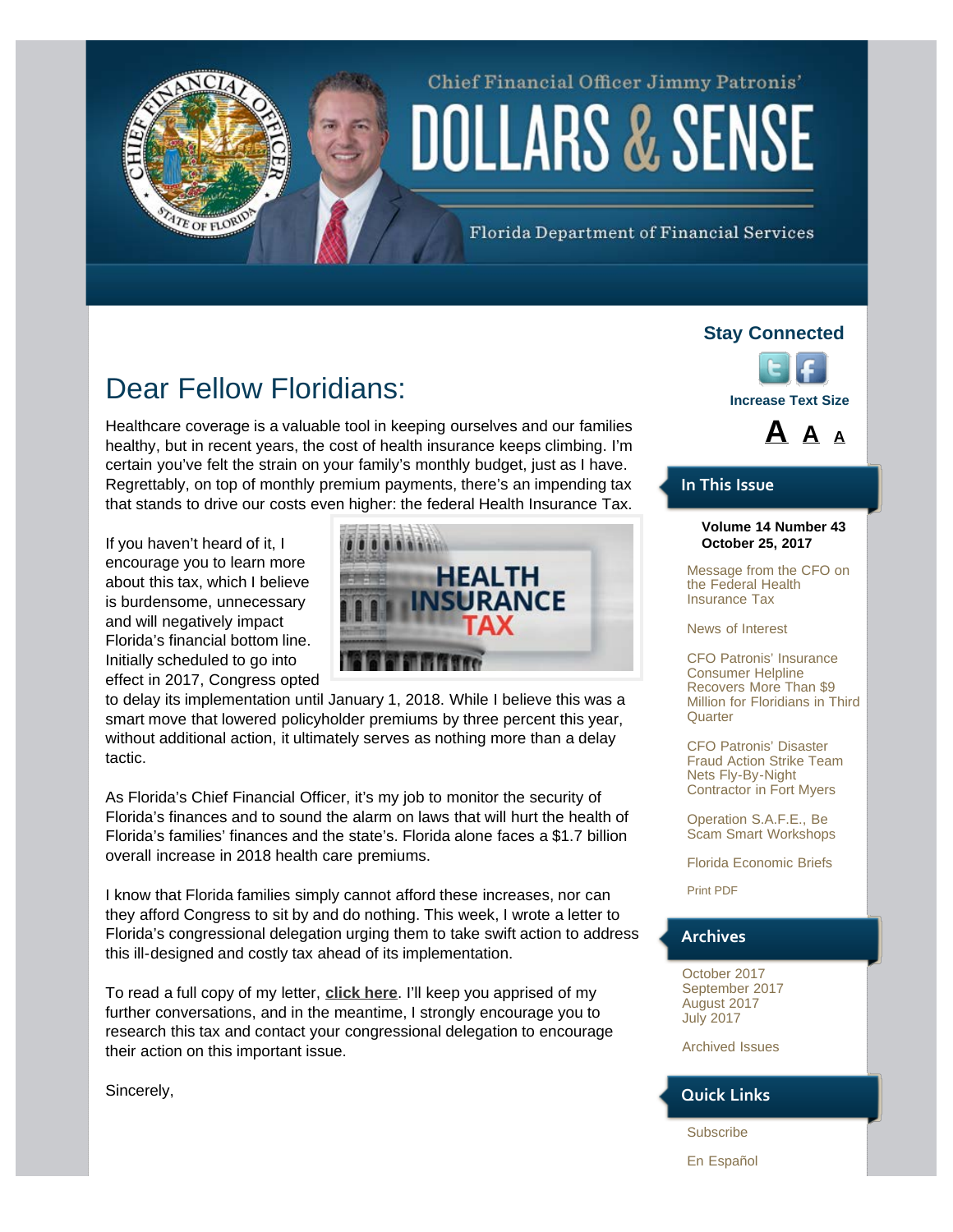*Jimmy Patronis Chief Financial Officer State of Florida* 

[DFS Home](http://www.myfloridacfo.com/) [Consumer Help](http://www.myfloridacfo.com/Division/Consumers/needourhelp.htm) [Email CFO Patronis](mailto:CFO.Patronis@MyFloridaCFO.com) [Press Releases](http://www.myfloridacfo.com/sitePages/newsroom/default.aspx) [Office of the CFO](http://www.myfloridacfo.com/division/cfo/) [Unsubscribe](http://dfs.imarcsgroup.com/subscriber/unsubscribe/)

## <span id="page-1-0"></span>News of Interest

### Fort Myers News-Press: **[Man arrested for repairing roofs without a contractor license following](http://www.news-press.com/story/news/crime/2017/10/20/man-arrested-repairing-roofs-without-contractor-license-following-hurricane-irma/784269001/) [Hurricane Irma](http://www.news-press.com/story/news/crime/2017/10/20/man-arrested-repairing-roofs-without-contractor-license-following-hurricane-irma/784269001/)**

A Fort Myers man was arrested after authorities found he made "subpar" roof repairs to an apartment complex after Hurricane Irma damaged the structure. Oscar M. Palma advertised himself as a licensed and insured contractor but investigators found he had no insurance and was not licensed as a contractor, according to a news release. The investigation began after Florida's Department of Financial Services received a tip that Palma was performing work without the proper licensing. Investigators with the department's Bureau of Workers' Compensation Compliance sent investigators to one of Palma's worksites and issued a stop-work order after they confirmed Palma had no insurance and he confessed he didn't have a professional license.

### Sarasota Herald-Tribune: **[Claims for Irma damage top \\$5 billion in Florida](http://www.heraldtribune.com/news/20171023/claims-for-irma-damage-top-5-billion-in-florida)**

Six weeks after Hurricane Irma ripped through Florida, claims for damage have now topped \$5 billion. More than 23,160 property owners in Southwest Florida have filed claims for insured losses from Irma, according to an updated report Monday from the state Office of Insurance Regulation. That is 700 claims added since last week from Sarasota, Manatee and Charlotte counties. The state agency said 772,934 owers of residential and commercial properties statewide had submitted claims to insurers as of the end of last week. Total losses have now climbed to \$5.31 billion, up by \$740,000 from the previous week.

#### Digital Journal: **[Florida aims to become regional alternative jet fuels hub](http://www.digitaljournal.com/tech-and-science/science/florida-aims-to-become-regional-alternative-jet-fuels-hub/article/505730)**

Florida wants to establish a biofuel supply chain based around Brassica carinata, a non-edible plant that has already been used to produce 100 percent bio-derived jet fuel. Earlier this month, the U.S. Department of Agriculture's (USDA) National Institute of Food and Agriculture (NIFA) announced grants totaling \$21.1 million to support the development of new jet fuel, biobased products and biomaterials from renewable sources.

#### Politico Magazine: **[The boomtown that shouldn't exist](http://www.politico.com/magazine/story/2017/10/20/fastest-growing-city-america-florida-cape-coral-215724)**

The ads promised paradise, "Legendary Lazy Living" in a "Waterfront Wonderland." The brochures sold the Florida dream, "an enchanted City-in-the-Making (average temperature: 71.2 degrees)" without winter, worries or state income taxes. Cape Coral was America's land of tomorrow, just \$20 down and \$20 a month for a quarter-acre slice of heaven: "Breathtaking, isn't it? How could it be otherwise when Nature was so lavishly generous to begin with?"

#### Tampa Bay Times: **[Florida unemployment rate drops to 3.8 percent](http://www.heraldtribune.com/news/20171019/county-joins-race-for-hq2)**

Florida lost a whopping 127,400 jobs last month as Hurricane Irma swept through, according to state figures released Friday. "It left a big bruise on the economy," Sean Snaith, economist at the University of Central Florida, said. Despite the big dip, Florida's unemployment rate continued its downward tear in September to hit 3.8 percent - the lowest since April 2007. The unemployment rate is based on a household survey while the calculation of jobs lost or added is drawn from employer data.

# CFO Patronis' Insurance Consumer Helpline Recovers More Than \$9 Million for Floridians in Third Quarter

Florida's Chief Financial Officer Jimmy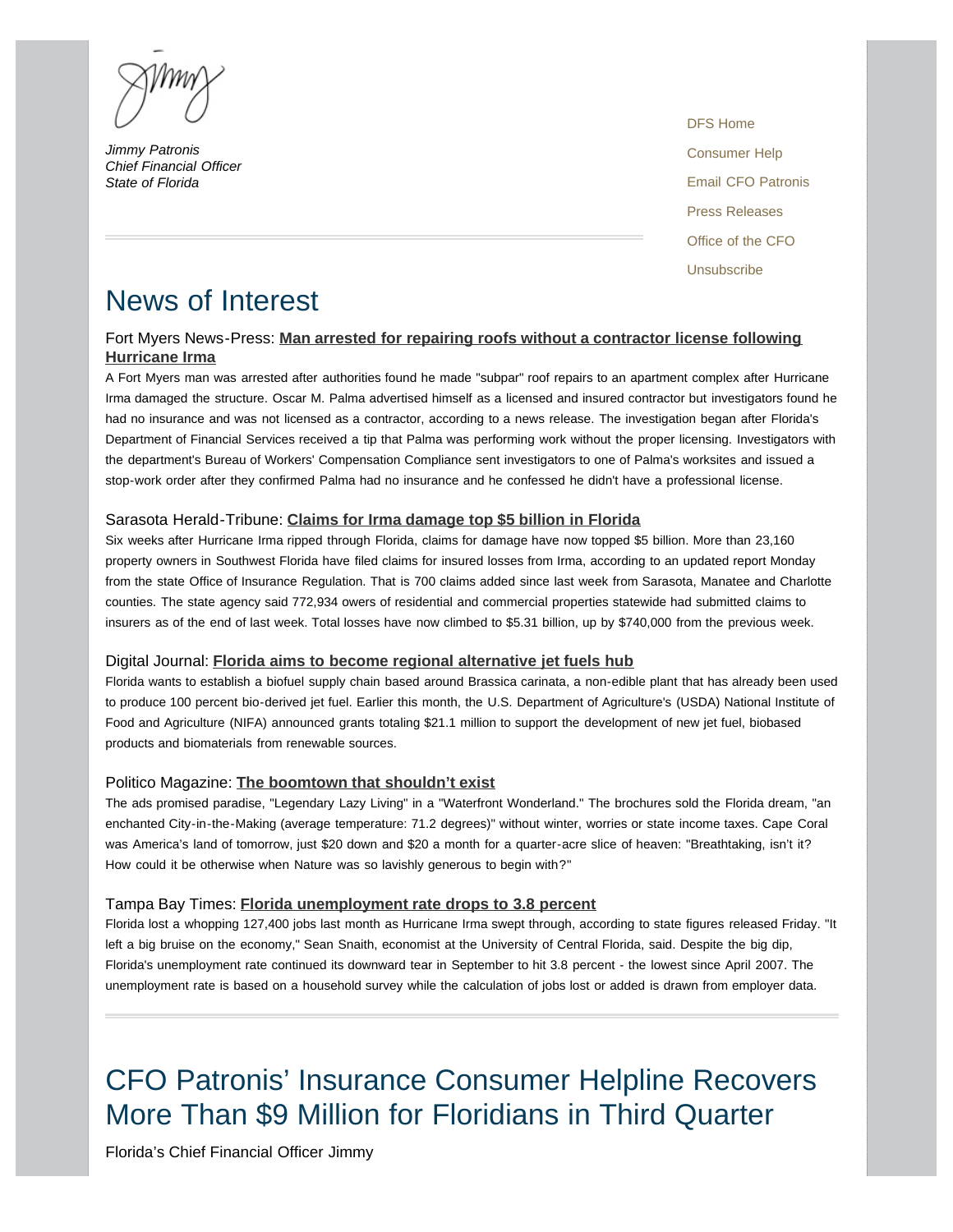Patronis on Wednesday announced that assistance provided to Floridians by insurance specialists working Florida's insurance consumer helpline (1-877-MY-FL-CFO) led to the recovery of nearly \$9.3 million in the third quarter of 2017.



FLORIDA DEPARTMENT OF FINANCIAL SERVICES

#### www.MyFloridaCFO.com

Recoveries included insurance claim payments and premium refunds that consumers sought the Department of Financial Services' help collecting.

CFO Patronis said, "Now more than ever, it's crucial for Floridians to know that they have an unbiased place to turn for insurance information. As many families continue to navigate the post-storm claims process, I encourage them to call us if they reach a roadblock of any kind. Our experts will advocate on their behalf, and quite possibly, secure a positive outcome to a problem that seemed otherwise unsolvable. We're only one call away, and we're always ready to help."

The helpline assists Floridians with financial and insurance-related matters, including disaster preparation and insurance fraud, as well as questions and complaints regarding auto, home, health, life and small business insurance. Between July 1, 2017 and September 30, 2017, the helpline's insurance specialists answered 70,454 calls and opened nearly 4,500 assistance requests. Nearly \$9.3 million was recovered on behalf of 1,307 consumers.

Since January, the helpline has answered more than 211,000 calls, opening nearly 14,000 assistance requested and helping return a total of \$25.9 million back to Floridians.

Recent examples of how consumers were helped by helpline specialists include:

- A Bay County consumer asked for the Department's assistance with an automobile claim after his car was stolen in January 2017. After providing his insurance company with the police report and supporting documentation to validate the theft, he stopped hearing from his insurance company. Following several unsuccessful attempts at reaching his insurance adjuster, who had previously acknowledged receiving the documentation, the consumer called the helpline. The insurance company said that staff turnover had derailed the processing of property damage claims, but quickly processed and paid out the consumer's \$6,100 claim.
- A Brevard County consumer filed a homeowners' claim for Hurricane Matthew damages in October 2016, and, after all repairs had been completed, the consumer filed a second claim in Spring 2017 for the recoverable depreciation. The consumer's second claim went unanswered for months, until she contacted the Helpline for assistance. The insurance company acknowledged receipt of the second claim, but could provide no valid reason why it had not responded to the consumer or paid the claim. Soon after speaking with a DFS insurance expert, the insurance company apologized to the consumer and promptly paid the \$1,372 claim.
- A Citrus County consumer requested the Department's assistance when, after her sister's passing, her sibling's life insurance company continued to demand monthly premium payments rather than paying out the policy benefit. Even after providing a death certificate and beneficiary information, several calls to the life insurance company could not solve the problem. A DFS insurance expert reached out on the consumer's behalf, and the company acknowledged the miscommunication and delay. The nearly \$10,000 policy benefit was promptly paid out to the consumer as her sister's beneficiary.
- A Brevard County consumer contacted the helpline to settle an aging but unresolved homeowners' claim. The consumer's insurance company offered \$10,000 in June 2016 to settle the claim, but the consumer declined and hired a public adjuster to help her. The public adjuster she hired worked alongside the insurance company's adjuster to submit a second settlement offer, which was rejected by the insurance company. After going to mediation and reaching a settlement amount in April 2017, the claim was still not paid by the company. Upon calling for assistance, helpline experts secured the release of the \$61,000 payment to the consumer.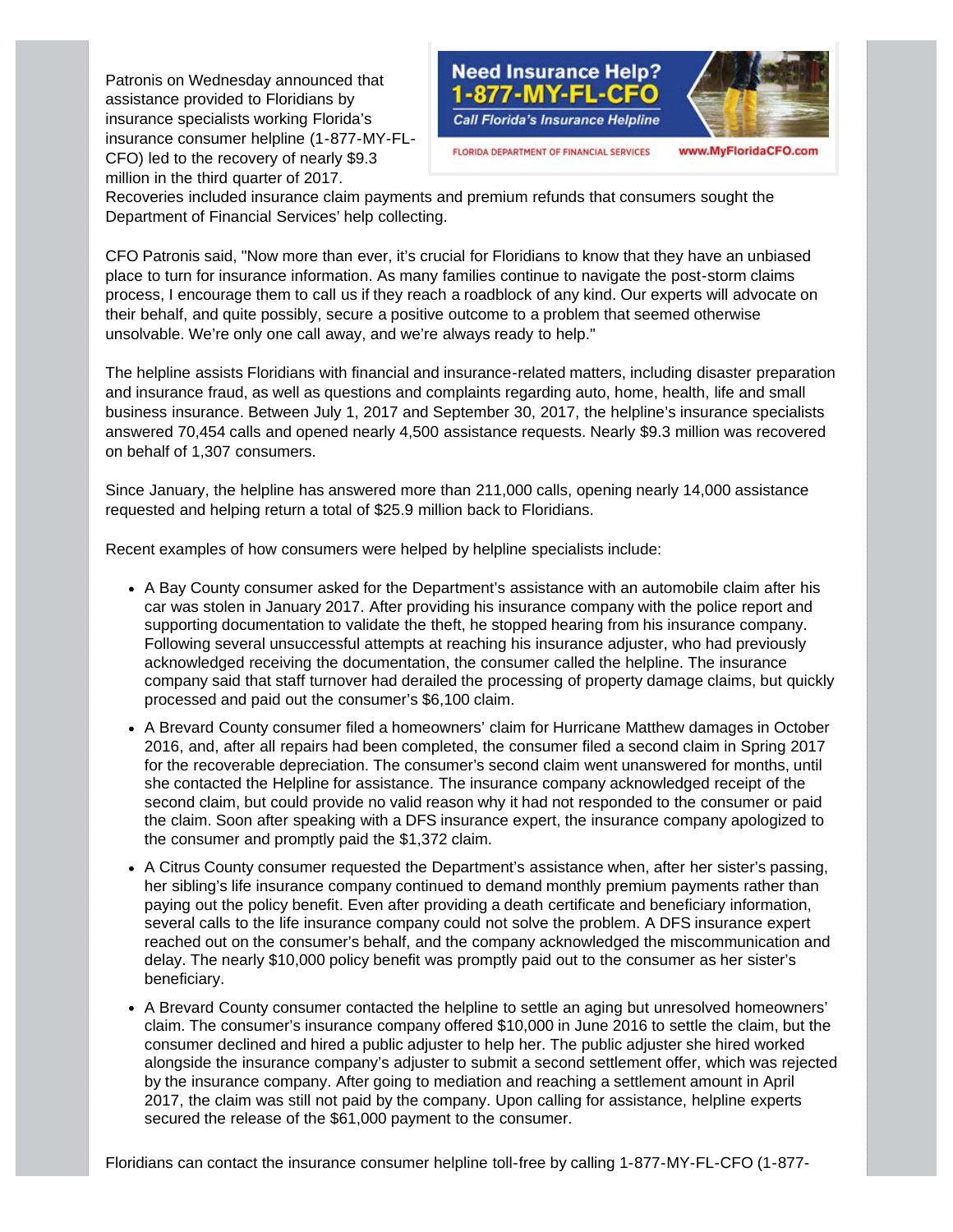# <span id="page-3-1"></span><span id="page-3-0"></span>CFO Patronis' Disaster Fraud Action Strike Team Nets Fly-By-Night Contractor in Fort Myers

Chief Financial Officer Jimmy Patronis on Friday announced the arrest of Oscar M. Palma made by the Department of Financial Services' Disaster Fraud Action Strike Team. Palma, a Fort Myers contractor, was reported to authorities after allegedly making subpar roof repairs to an area apartment complex following Hurricane Irma. Upon launching an investigation, fraud detectives quickly learned that while Palma advertised himself as a licensed and insured contractor, he in fact held no workers' compensation coverage and was not licensed as a contractor.

When accidents occur on job sites, workers' compensation coverage protects the property owner and hired employees from being held responsible for paying medical and lost wage costs tied to potential on-the-job injuries. Therefore, Palma put his entire staff as well as his customers at risk by failing to carry proper insurance coverage.



CFO Patronis said, "When contractors fail to secure

workers' compensation coverage, a myriad of risks are presented, and we are sending a message that taking short cuts will not be tolerated. If any of Palma's workers were to get injured, the property owners, who are already going through high-stress and costly times dealing with Hurricane Irma damages, or the employee themselves are forced to pay out-of-pocket for medical expenses. Our efforts are focused on ensuring our residents, consumers and employees don't fall victim to Irma twice, and these types of uninsured activities could cause just that."

The Department's Bureau of Workers' Compensation Compliance received a tip October 12, 2017, alleging unlicensed, uninsured and careless roof work was being performed by Palma's company. Investigators visited one of Palma's current work sites and issued a stop work order upon confirming Palma failed to secure a workers' compensation insurance and Palma's confession to having no professional license.

He was arrested October 13, 2017, and transported to Lee County Jail. This case will be prosecuted by the Lee County Office of the State Attorney, 20th Judicial Circuit. If convicted, Palma could face up to five years in prison.

The Department's anti-fraud strike team consists of three teams working in areas heavily impacted by Hurricane Irma including South Florida, Miami-Dade and Monroe counties; Southwest Florida, including Lee and Collier counties; and Central Florida, including Polk and Orange counties. To report suspected fraud, call the Department's toll-free Fraud Tip Hotline at 1-800-378-0445.

# Operation S.A.F.E., Be Scam Smart Workshops

Florida Chief Financial Officer Jimmy Patronis invites you to participate in **[Operation S.A.F.E., Be Scam](http://www.myfloridacfo.com/safe/) [Smart](http://www.myfloridacfo.com/safe/)**, a free workshop for seniors, their families, and caregivers.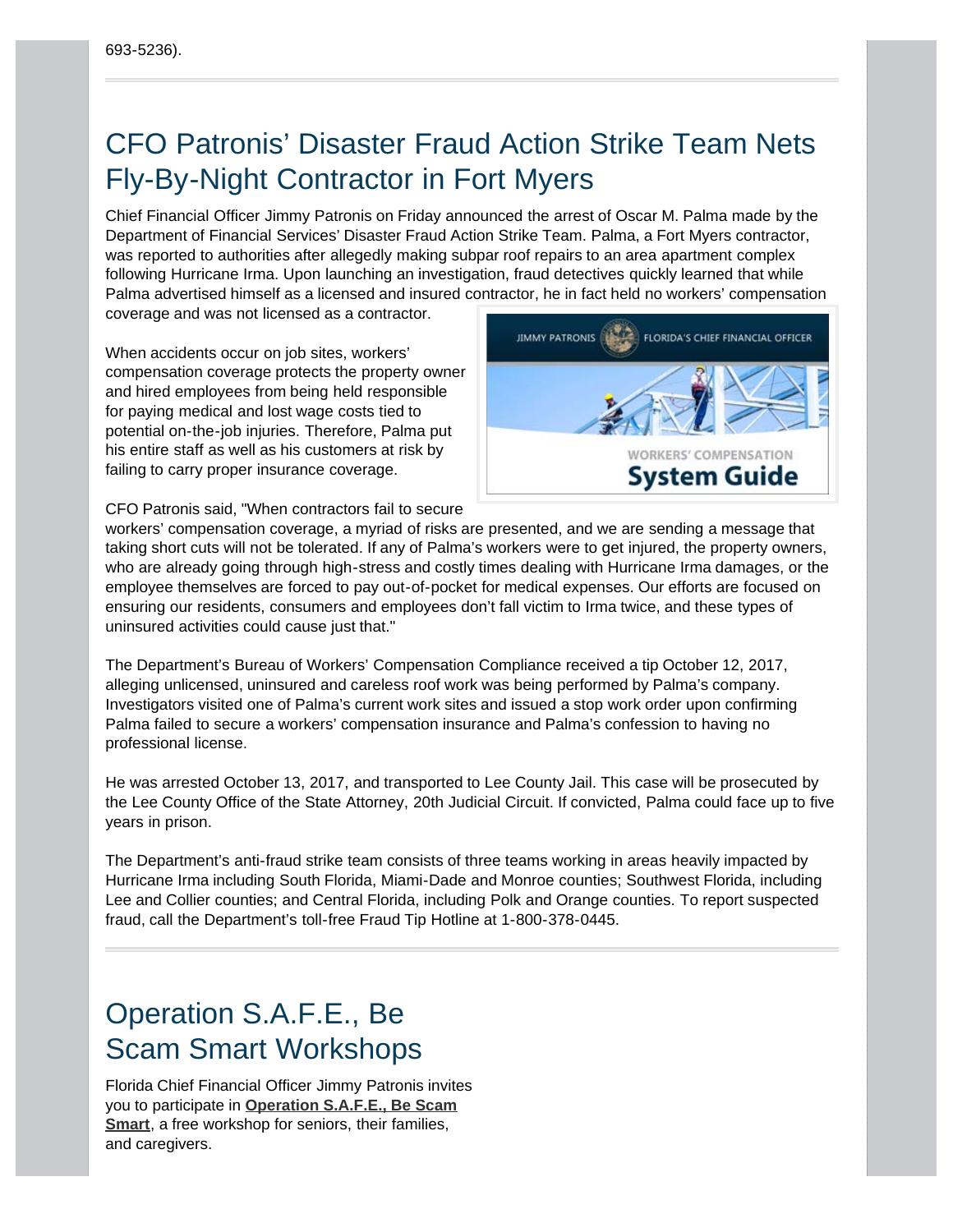

<span id="page-4-0"></span>The Florida Department of Financial Services launched Operation S.A.F.E. (Stop Adult Financial

Exploitation) as part of CFO Patronis' **[On Guard for Seniors](http://www.myfloridacfo.com/OnGuard/)** initiative. Be Scam Smart workshops help inform, empower, and protect Florida's seniors from financial scams and fraud. If you want to make sure your savings are protected, register for this workshop and get a better understanding of how scam artists and scams work.

Be Scam Smart by learning more about:

- How to Spot Fraudulent Behavior Are you at risk?
- Common Scams that Target Seniors Is this too good to be true?
- How to Fight Identity Theft Protect, Prevent, Police

Feedback from seniors who attended a Be Scam Smart workshop:

*"Really learned a lot of valuable information." - Jacksonville "This was a very valuable topic of interest in our present world." - Arcadia "I live alone and learned a lot of helpful information that I can share with other seniors." - Zephyrhills "As a result of this presentation I will be more aware of what is going on around me." - Pensacola "The info was very good and eyes opened more than ever." - Ormond Beach*

Find out more about us in the **[About Us](http://www.myfloridacfo.com/safe/about.asp)** section or **[Register](http://www.myfloridacfo.com/safe/registration.asp)** for an upcoming event, including the following workshops:

### **Wednesday, November 1 - Altamonte Springs**

2:00 p.m. - 3:30 p.m. One Senior Place, Auditorium 715 Douglas Avenue, Altamonte Springs, FL 32714 **[Register](https://consumerservices.webconnex.com/OPSAFE2014)** | **[Directions](https://goo.gl/fYgbbe)** | **[Flyer](http://www.myfloridacfo.com/SAFE/documents/2017/Op-SAFE-Flyer-Altamonte-Springs_11012017.pdf)**

### **Tuesday, November 14th - Palm Coast**

11:00 a.m. – 12:30 p.m. African American Cultural Society, Inc. 4422 N. US Highway 1, Palm Coast, FL 32164 **[Register](https://consumerservices.webconnex.com/OPSAFE2014)** | **[Directions](https://goo.gl/LmJ3fa)** | **[Flyer](https://www.myfloridacfo.com/SAFE/documents/2017/Op-SAFE-Flyer-AACS-11_14_17.pdf)**

### **Wednesday, November 15th - Flagler Beach**

11:00 a.m. – 12:00 p.m. George Wickline Senior Center 800 S. Daytona Avenue, Flagler Beach, FL 32136 **[Register](https://consumerservices.webconnex.com/OPSAFE2014)** | **[Directions](https://goo.gl/ZJbbPx)** | **[Flyer](https://www.myfloridacfo.com/SAFE/documents/Op-SAFE-Flyer-Flagler-11.15.17.pdf)**

### **Thursday, November 16th - Bunnell**

10:30 a.m. – 12:00 p.m. Christ Lutheran Church, Fellowship Hall 2323 N. State Street, #112, Bunnell, FL 32110 **[Register](https://consumerservices.webconnex.com/OPSAFE2014)** | **[Directions](https://goo.gl/kUmdjC)** | **[Flyer](https://www.myfloridacfo.com/SAFE/documents/Op-SAFE-Flyer-Bunnell-11.16.17.pdf)**

Please let us know if you would like to **[request a workshop](https://consumerservices.webconnex.com/saferequest)** in your area.